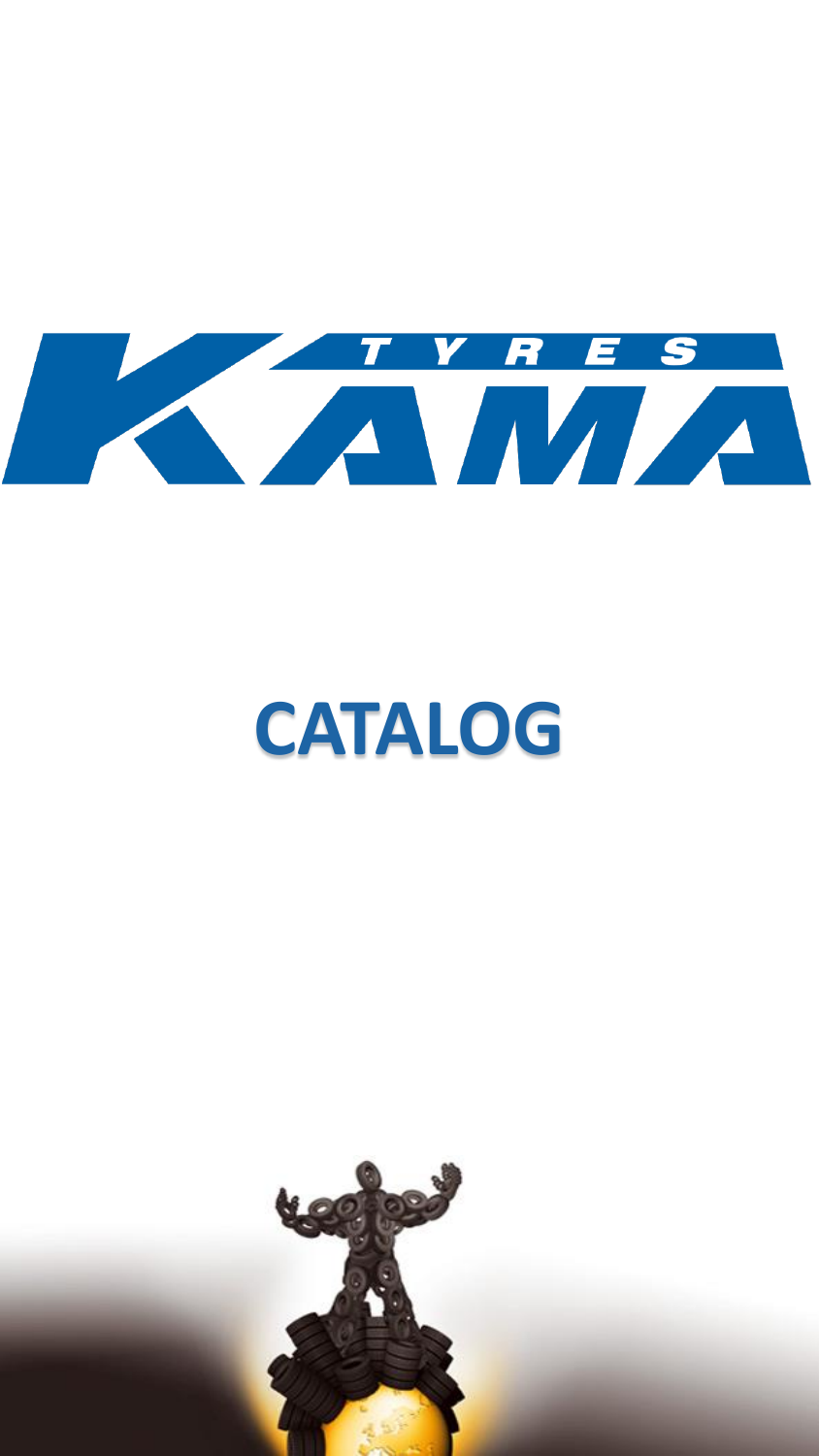

### **Content**

| <b>Steering</b><br>axle | <b>Driving</b><br>axle | <b>Trailer</b><br>axle |
|-------------------------|------------------------|------------------------|
| <b>NF201</b>            | <b>NR201</b>           | <b>NT201</b>           |
|                         |                        |                        |
| <b>NF202</b>            | <b>NR202</b>           | <b>NT202</b>           |
|                         |                        |                        |
| <b>NU301</b>            | <b>NU301</b>           | <b>NT101</b>           |
|                         |                        |                        |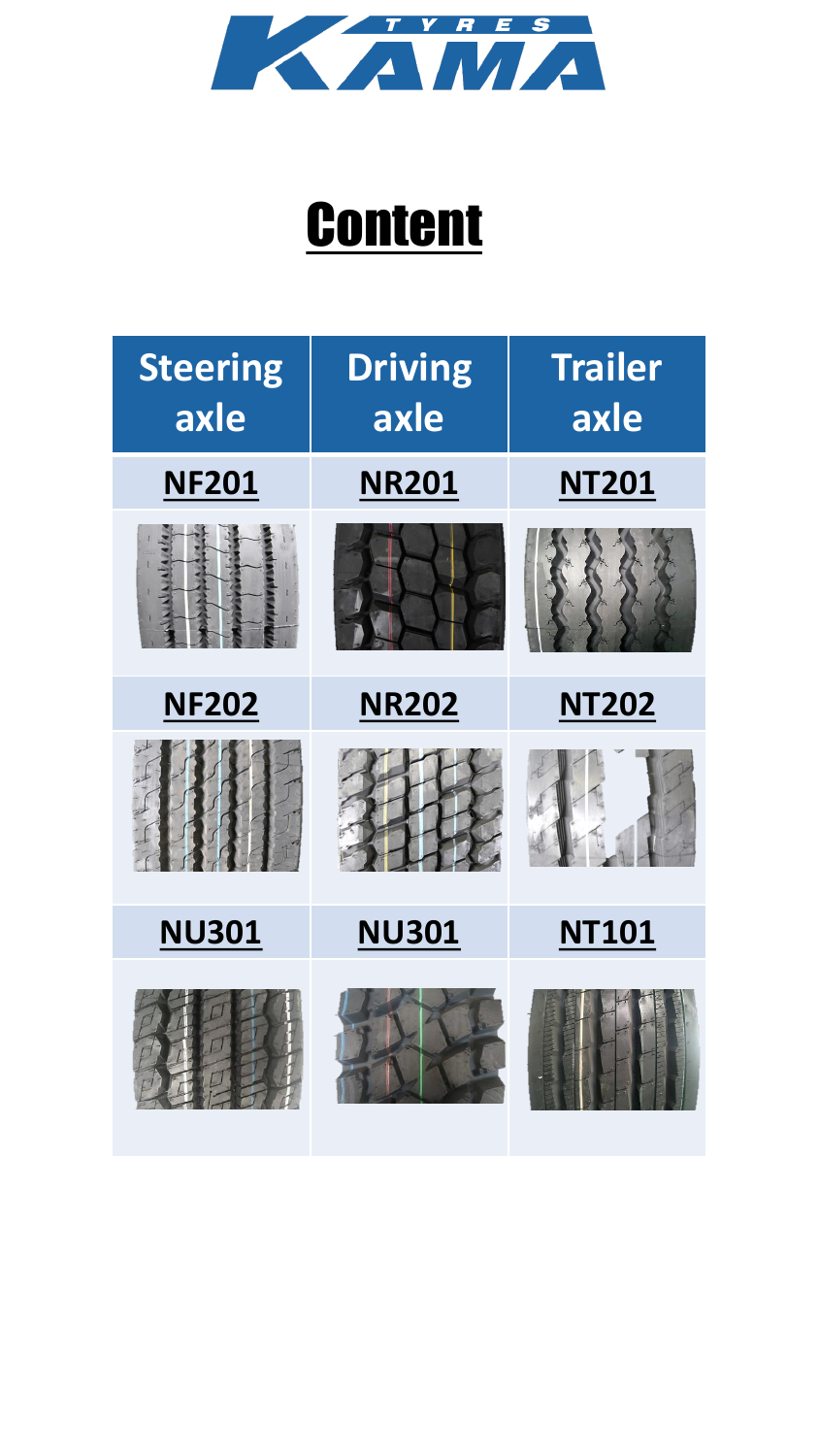

## **STEERING AXLE**







### **REGIONAL/LONG HAUL**

| EAN           | Bandenmaat<br>Dimension<br><b>Size</b> | LI/SI    | $M+S$ | Geluid<br>Son<br>Sound | dB(A) | <b>Brandstof</b><br>Carburant<br>Fuel | Grip         |
|---------------|----------------------------------------|----------|-------|------------------------|-------|---------------------------------------|--------------|
| 4604727000112 | 245/70R19,5                            | 136/134M |       | $\overline{2}$         | 71    | D                                     | C            |
| 4604727000143 | 275/70R22.5                            | 148/145M |       | 2                      | 73    | D                                     | B            |
| 4604727000211 | 295/80R22.5                            | 152/148M |       | $\overline{2}$         | 71    | D                                     | B            |
| 4604727000440 | 315/60R22,5                            | 152/148L |       | 3                      | 74    | C                                     | $\mathsf{C}$ |
| 4604727000303 | 315/80R22,5                            | 152/148L |       | $\mathcal{P}$          | 71    | $\mathsf{C}$                          | B            |





## **NF202 REGIONAL/LONG HAUL**

| EAN           | Bandenmaat<br>Dimension<br><b>Size</b> | LI/SI    | $M+S$ | Geluid<br>Son<br>Sound | dB(A) | <b>Brandstof</b><br>Carburant<br>Fuel | Grip |
|---------------|----------------------------------------|----------|-------|------------------------|-------|---------------------------------------|------|
| 4604727000068 | 215/75R17,5                            | 126/124% |       | $\mathbf{1}$           | 69    | D                                     | B    |
| 4604727000099 | 235/75R17,5                            | 132/130M |       | $\mathbf{1}$           | 71    | $\mathsf{C}$                          | B    |
| 4604727185923 | 245/70R17,5                            | 134/134M |       | $\overline{2}$         | 72    | E                                     | B    |
| 4604727000174 | 285/70R19,5                            | 145/143J |       | $\overline{2}$         | 73    | D                                     | B    |
| 4604727000259 | 315/70R22,5                            | 154/150L |       | $\overline{2}$         | 72    | $\mathsf{C}$                          | B    |
| 4604727000457 | 385/65R22,5                            | 160K     |       | $\overline{2}$         | 72    | C                                     | B    |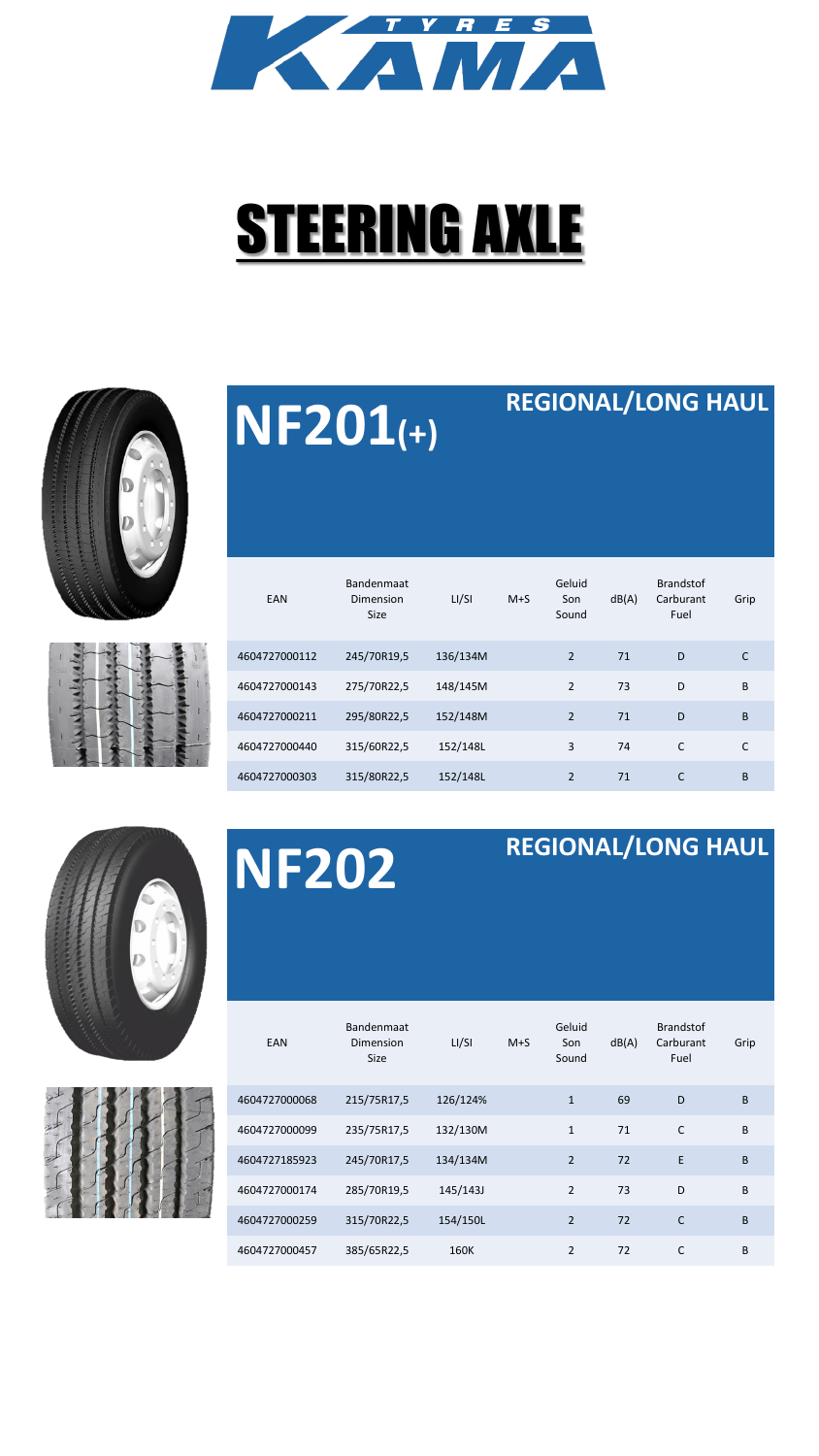



| EAN           | Bandenmaat<br>Dimension<br><b>Size</b> | LI/SI    | $M+S$ | Geluid<br>Son<br>Sound | dB(A) | <b>Brandstof</b><br>Carburant<br>Fuel | Grip |  |
|---------------|----------------------------------------|----------|-------|------------------------|-------|---------------------------------------|------|--|
| 4604727000389 | 215/75R17,5                            | 126/124M |       | $\mathbf{1}$           | 70    | E.                                    | B    |  |
| 4604727000501 | 225/75R17,5                            | 129/127M |       | 3                      | 74    | D                                     | B    |  |
| 4604727000167 | 275/70R22,5                            | 148/145J |       | 3                      | 74    | D                                     | B    |  |

### **NU301 REGIONAL/LONGHAUL**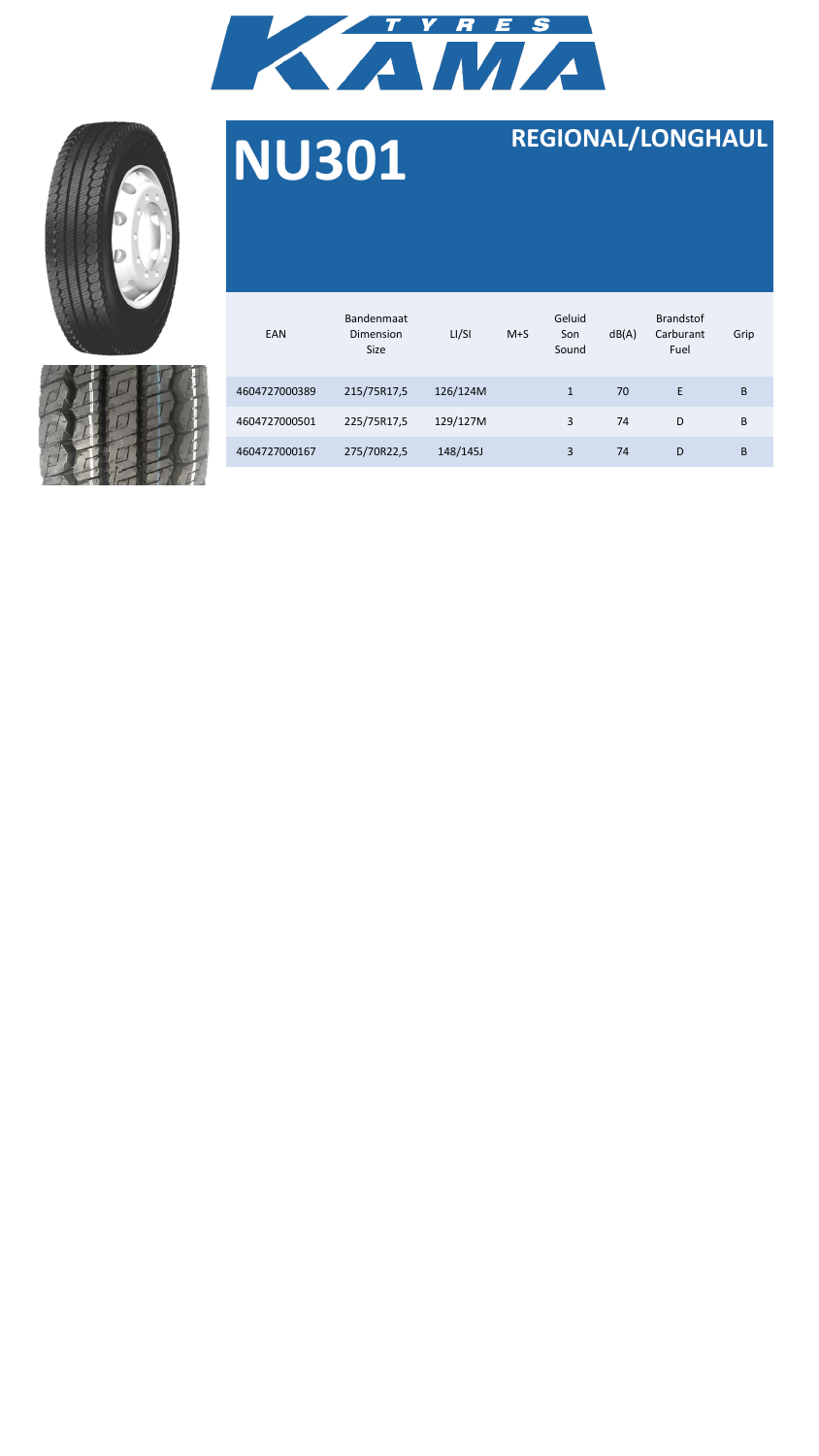

## DRIVING AXLE





## **NR201 REGIONAL/LONG HAUL**

| EAN           | Bandenmaat<br>Dimension<br><b>Size</b> | LI/SI    | $M+S$ | Geluid<br>Son<br>Sound | dB(A) | <b>Brandstof</b><br>Carburant<br>Fuel | Grip         |
|---------------|----------------------------------------|----------|-------|------------------------|-------|---------------------------------------|--------------|
| 4604727000075 | 215/75R17,5                            | 126/124M |       | 3                      | 74    | E                                     | C            |
| 4604727000129 | 245/70R19,5                            | 136/134M |       | 3                      | 74    | E                                     | B            |
| 4604727000181 | 285/70R19,5                            | 145/143M |       | 3                      | 75    | E                                     | $\mathsf{C}$ |
| 4604727000150 | 275/70R22,5                            | 148/145L |       | 3                      | 75    | E                                     | B            |
| 4604727000242 | 315/60R22,5                            | 152/148K |       | 3                      | 77    | D                                     | $\mathsf{C}$ |
| 4604727000310 | 315/80R22,5                            | 156/150L |       | 3                      | 74    | D                                     | C            |



## **NR202 REGIONAL/LONG HAUL**

| EAN           | Bandenmaat<br>Dimension<br><b>Size</b> | LI/SI    | $M+S$ | Geluid<br>Son<br>Sound | dB(A) | <b>Brandstof</b><br>Carburant<br>Fuel | Grip |
|---------------|----------------------------------------|----------|-------|------------------------|-------|---------------------------------------|------|
| 4604727000518 | 225/75R17,5                            | 129/127M |       | $\overline{2}$         | 74    | E                                     | C    |
| 4604727000082 | 235/75R19.5                            | 132/130M |       | $\overline{2}$         | 73    | E                                     | C    |
| 4604727185923 | 245/70R17,5                            | 136/134M |       | $\overline{2}$         | 73    | E                                     | B    |
| 4604727000228 | 295/80R22,5                            | 152/148M |       | $\overline{2}$         | 74    | D                                     | B    |
| 4604727000273 | 315/70R22,5                            | 154/150L |       | 3                      | 76    | D                                     | B    |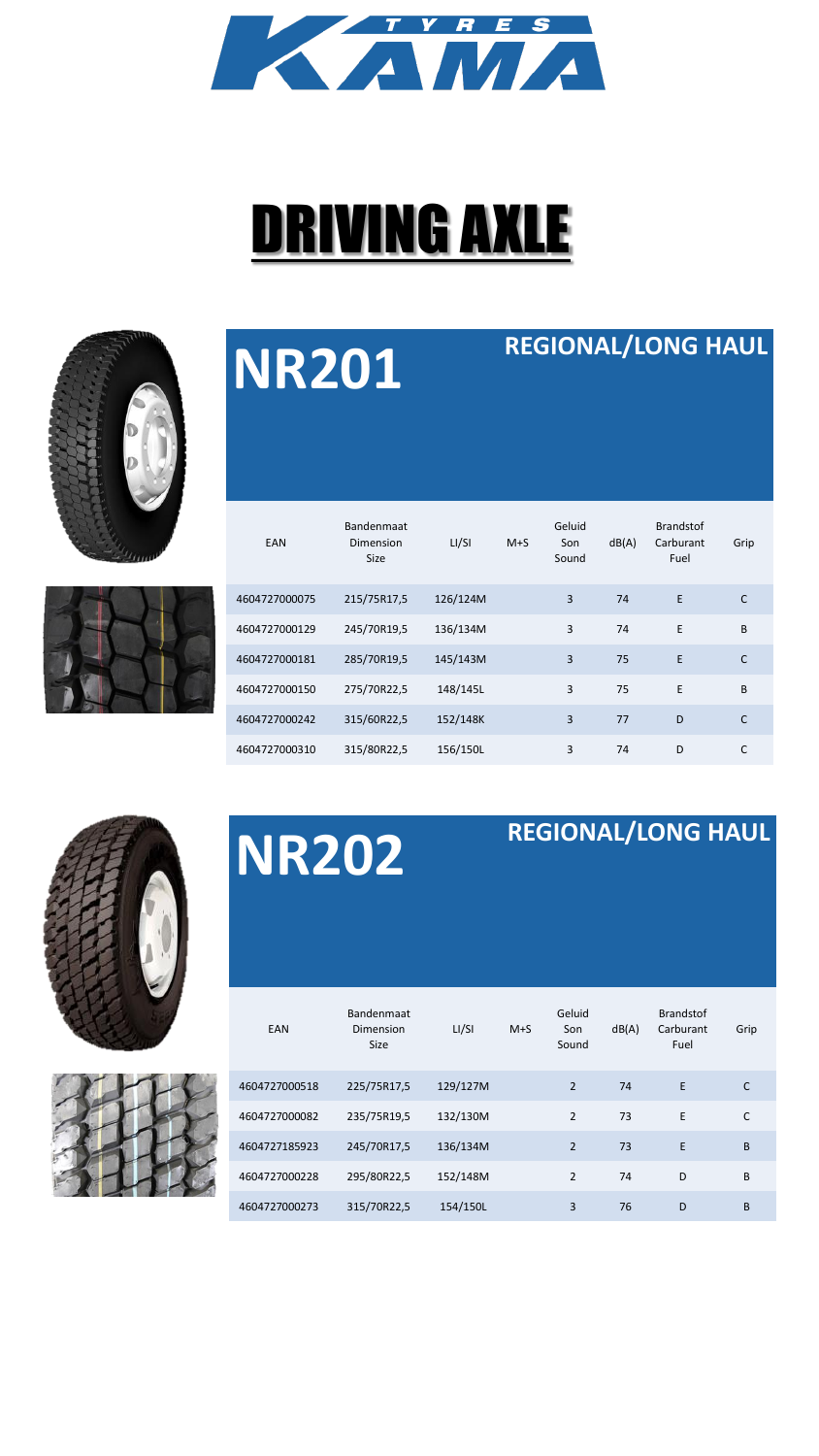





| EAN           | Bandenmaat<br>Dimension<br>Size | LI/SI    | $M+S$ | Geluid<br>Son<br>Sound | dB(A) | <b>Brandstof</b><br>Carburant<br>Fuel | Grip |
|---------------|---------------------------------|----------|-------|------------------------|-------|---------------------------------------|------|
| 4604727000419 | 12R22,5                         | 152/148L |       | $\mathbf{1}$           | 73    | D                                     | В    |
| 4604727000327 | 315/80R22,5                     | 156/150K |       | $\mathbf{1}$           | 74    | D                                     |      |

### **NU701 REGIONAL HAUL**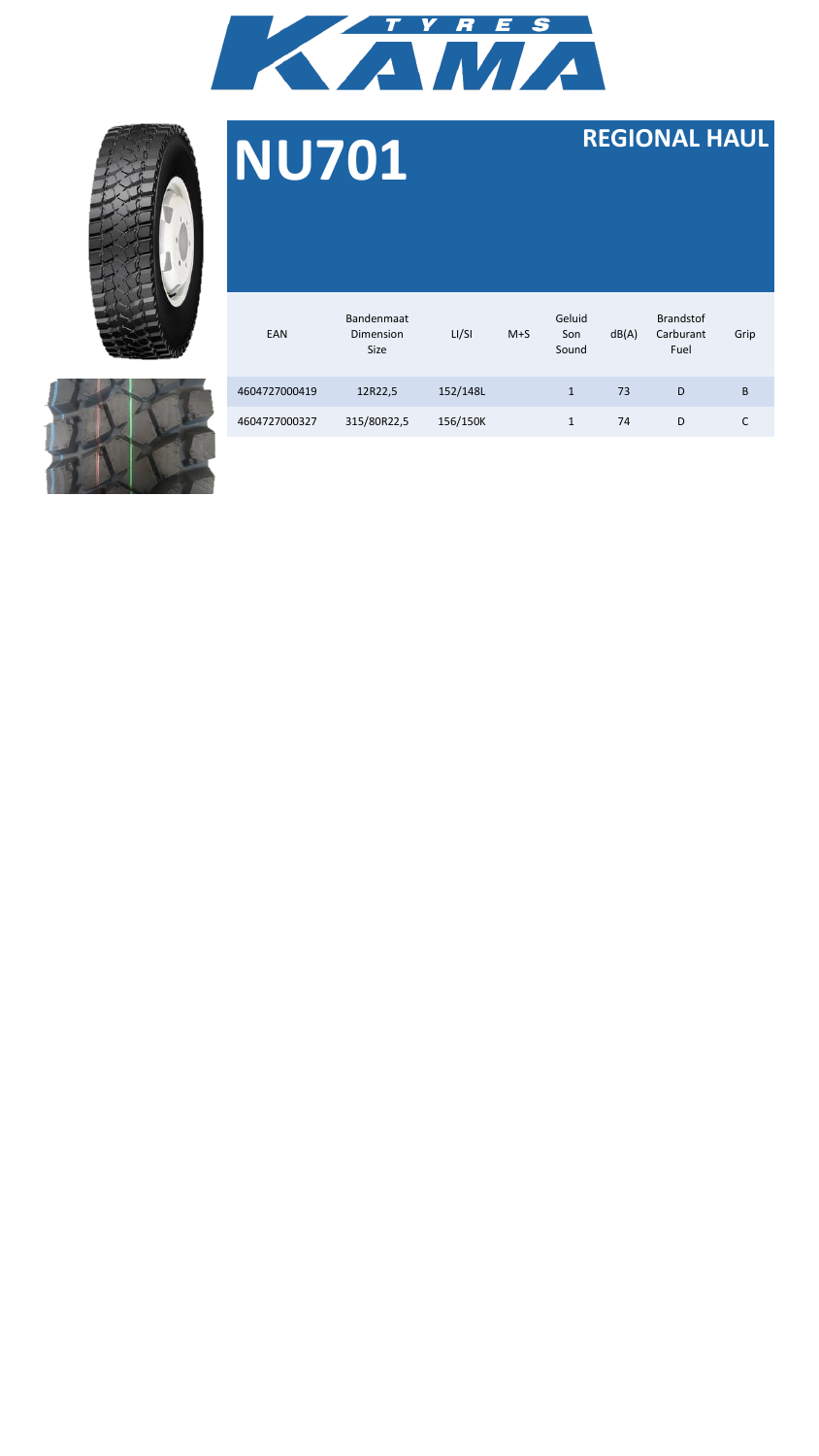

### TRAILER AXLE

| <b>NT201</b>  |                                        |       |       |                        |       | <b>REGIONAL/LONG HAUL</b>             |      |
|---------------|----------------------------------------|-------|-------|------------------------|-------|---------------------------------------|------|
| EAN           | Bandenmaat<br>Dimension<br><b>Size</b> | LI/SI | $M+S$ | Geluid<br>Son<br>Sound | dB(A) | <b>Brandstof</b><br>Carburant<br>Fuel | Grip |
| 4604727000341 | 385/65R22,5                            | 160K  |       | $\overline{2}$         | 73    | $\mathsf{C}$                          | B    |

**NT202(+)**









| EAN           | Bandenmaat<br>Dimension<br><b>Size</b> | LI/SI    | $M+S$ | Geluid<br>Son<br>Sound   | dB(A) | <b>Brandstof</b><br>Carburant<br>Fuel | Grip |
|---------------|----------------------------------------|----------|-------|--------------------------|-------|---------------------------------------|------|
| 4604727000105 | 235/75R17,5                            | 143/141J |       | $\mathbf{1}$             | 70    | C                                     | C    |
| 4604727000136 | 265/70R19,5                            | 143/141J |       | $\overline{2}$           | 72    | C                                     | B    |
| 4604727000433 | 385/55R22,5                            | 160K     |       | $\overline{\phantom{0}}$ | 73    | C                                     | B    |
|               | 385/65R22,5                            | 160K     |       | $\overline{2}$           | 71    | B                                     | A    |

**REGIONAL/LONG HAUL**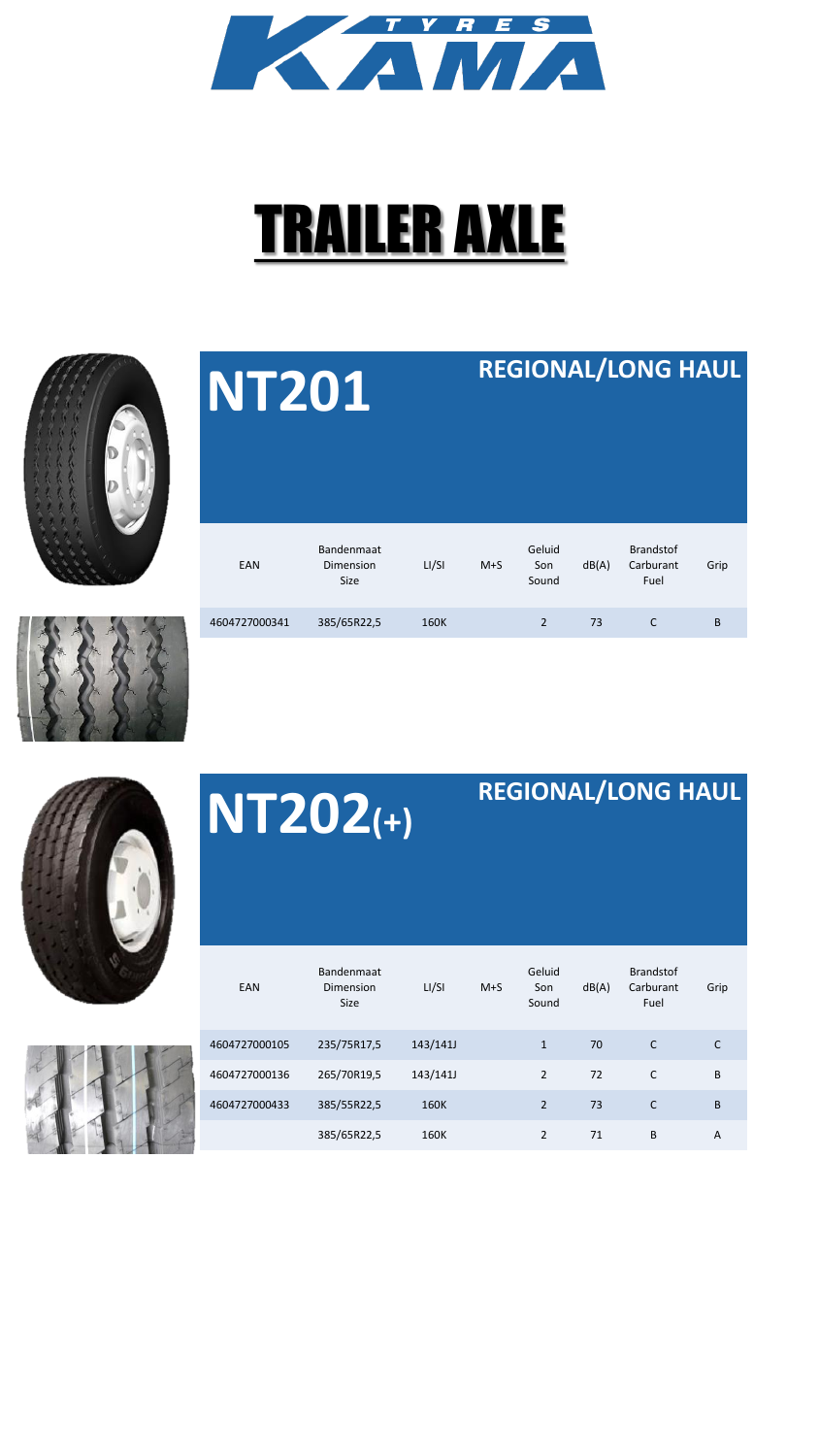



### EAN Bandenmaat Dimension Size LI/SI M+S Geluid Son Sound dB(A) Brandstof Carburant Fuel Grip 245/70R17,5 164K 2 72 C B

**NT101 REGIONAL/LONG HAUL**